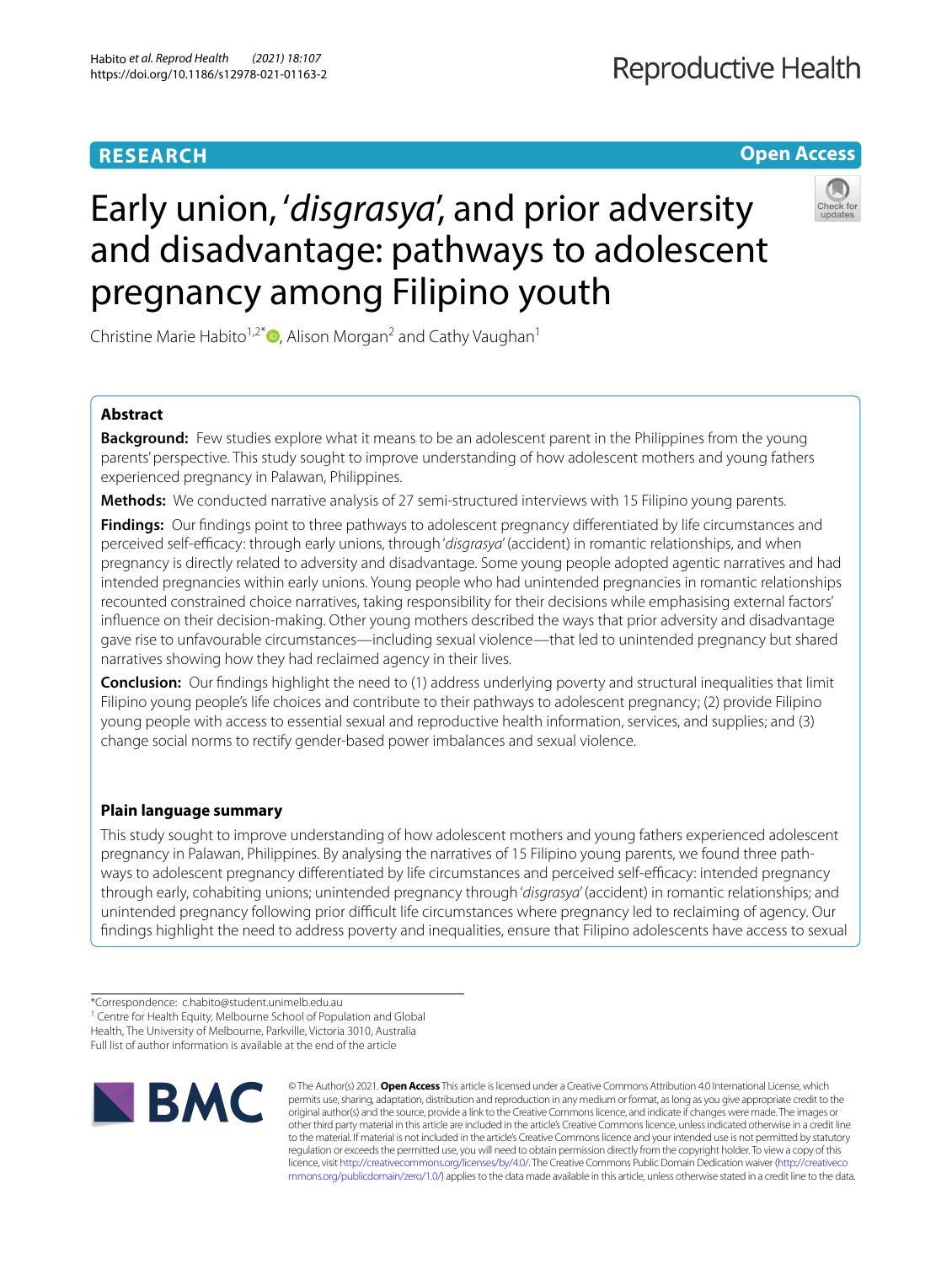and reproductive health information, services and supplies, and change social norms that perpetuate gender-based power imbalances and sexual violence.

**Keywords:** Adolescent pregnancy, Youth, Adolescents, Sexual and reproductive health, Philippines

## **Background**

Around the world, adolescent pregnancy is viewed as a problem largely due to potential health and socioeconomic risks this gives rise to for young mothers and their children. Extensive literature highlights the association between adolescent pregnancy and risks of pregnancyand childbirth-related morbidity and mortality, and compromised educational and employment prospects, especially in low- and middle-income countries  $[1-5]$  $[1-5]$ . Within these contexts, some factors underlying adolescent pregnancy include early marriage (or union formation) and timing and context of frst sex [[6\]](#page-10-2). In addition, structural inequalities—institutionalised social conditions that assign unequal status to some categories of people over others [[7\]](#page-10-3) such as age, gender, and class also make young people more vulnerable to adolescent pregnancy by denying them access to education and sexual and reproductive health (SRH) resources such as SRH information, services, and contraceptive supplies [\[8](#page-10-4)].

Despite global and regional trends indicating declining fertility overall, the Philippines is among a few Southeast Asian countries where adolescent fertility rates have either remained stable or increased since the Millennium Development Goals targets were set in 2000 [\[9](#page-10-5)]. Childbearing among Filipino adolescents exhibited a generally increasing trend over the last 20 years [[10\]](#page-10-6), with data collected in 2017 showing roughly one in 10 Filipinas in this age group was already a mother or pregnant with their frst child [\[11](#page-10-7)]. Further analyses of Demographic and Health Surveys data found that two out of three women (aged 20–24) who experienced adolescent sexual initiation (i.e. before their 20th birthday) also experienced adolescent pregnancy [\[12](#page-10-8)], and that the younger their age at frst birth, the more likely they were to experience a repeat pregnancy [\[13](#page-10-9)]. However, sexually active adolescent women aged 15–19, whether married or unmarried, also had the highest unmet need for family planning among all women of reproductive age [[11\]](#page-10-7). Consequently, unintended (mistimed and unwanted) births were more likely among adolescent mothers compared to older women, with roughly 30% of births to adolescent mothers reported as unintended [\[11](#page-10-7)].

Dominant religious beliefs and values have a strong infuence over Filipino adolescents' SRH and rights [\[14](#page-10-10)]. Roughly 80% of Filipinos identify as Roman Catholic [[15](#page-10-11)] and conservative Catholic teachings remain embedded in Filipino social norms, policy and legislation. Catholic doctrine dictates that sex should only occur for procreation within marital unions and as such, premarital adolescent sexuality (especially for young women) and use of modern contraceptives are generally frowned upon [[16,](#page-10-12) [17\]](#page-10-13). The influence of Catholic teachings is evident in prevailing social norms and sexual double standards that grant men sexual freedom while limiting the sexual and reproductive rights of women [\[18](#page-10-14), [19](#page-10-15)]. Yet, though conservative ideals and norms remain dominant, progressive Catholics have been dissenting [[19\]](#page-10-15) and there is evidence that Filipino women are fnding ways to reinterpret restrictive Catholic teachings in ways that allow them to meet their sexual and reproductive needs while maintaining a moral equilibrium [[20\]](#page-10-16). Furthermore, data show that Filipino young people have been gradually adopting more liberal attitudes on sexuality over the years [\[21](#page-10-17)].

In 2012, the Responsible Parenthood and Reproductive Health Act (more commonly known as the 'RH Law') was signed into law to help improve maternal health and SRH outcomes—especially among poor and marginalised groups—through the provision of essential SRH resources (i.e. information, services, and supplies), emergency obstetric care, and comprehensive sexuality education for adolescents in formal and non-formal education systems, among others [[22\]](#page-10-18). As of this writing, there are other legal measures pending in the Congress of the Philippines that will also afect adolescent SRH in the country, particularly, bills seeking to raise the age of consent from 12 to 16 [\[23,](#page-10-19) [24](#page-10-20)] and provide targeted comprehensive sexuality education and social protections for pregnant and parenting adolescents [\[25](#page-10-21)]. However, a signifcant number of governmental norms and standards continue to impede adolescents' SRH and rights, among them, the continuing prohibition on legal and safe abortion [[14,](#page-10-10) [26\]](#page-10-22).

Filipino young people's relationship patterns and social contexts are diferent to those of previous generations and recent studies affirm that young people's sexual behaviours do not necessarily align with conservative ideals regarding sexuality [\[27](#page-10-23)[–28\]](#page-10-24). National survey data show growing proportions of young people reporting mostly premarital adolescent sexual initiation over a 20-year period [[30\]](#page-10-25). At the same time, the rise of the Internet, digital technology, and social media has been transforming young Filipinos' social interactions and allowing them to bypass social expectations and norms that do not align with their SRH needs and desires [\[31](#page-10-26)].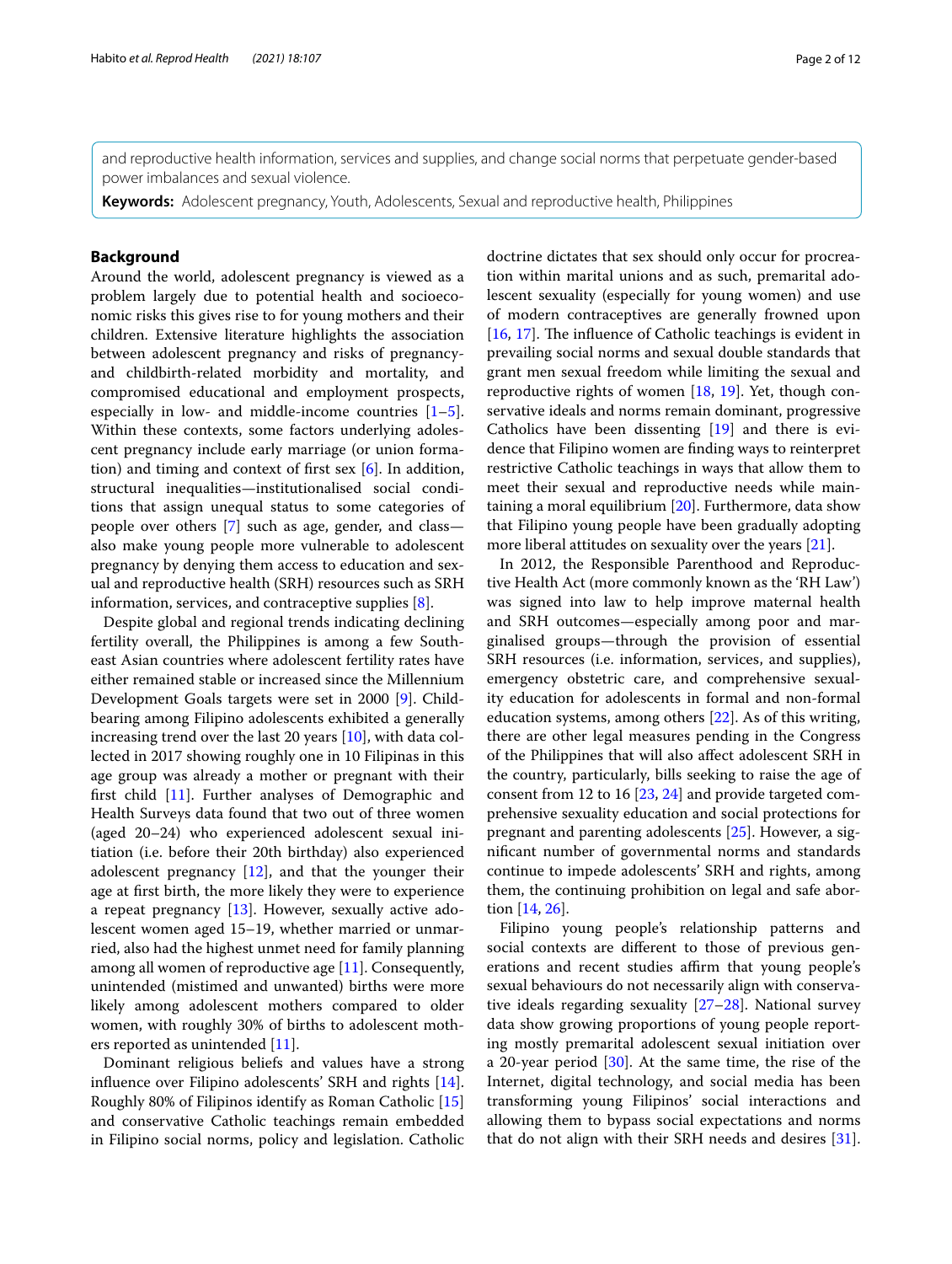Studies among Filipino youth have shown that mobile phones and social media are enabling easy access to communication and vast amounts of content, and facilitating online and offline intimacy  $[32-36]$  $[32-36]$ . This has been accompanied by rising cohabitation and the deferral of formal marriage, often due to costs associated with the wedding ceremony and reception and obtaining a marriage license [\[37–](#page-10-29)[39\]](#page-11-0). More recent studies have found that cohabitation was more likely among less educated women and men, and argued that the preference for cohabitation among Filipinos was indicative of socioeconomic disadvantage [\[40](#page-11-1), [41\]](#page-11-2).

Conservative social norms regarding premarital adolescent sexuality and contraceptive use contribute to gender-based power diferentials within relationships [[42,](#page-11-3) [43\]](#page-11-4) and the stigmatisation of pregnant and parenting adolescents [\[16](#page-10-12)]. Dominant depictions of adolescent pregnancy in the Philippines often assign blame to young people's lack of responsibility [\[44\]](#page-11-5) and moral decline [[45,](#page-11-6) [46\]](#page-11-7). However, there has been growing recognition of other important contributing factors, such as poverty and inequality  $[47-49]$  $[47-49]$  and sexual violence  $[47, 50, 51]$  $[47, 50, 51]$  $[47, 50, 51]$  $[47, 50, 51]$  $[47, 50, 51]$  $[47, 50, 51]$  $[47, 50, 51]$ . For example, a study in Cebu City, Philippines found that 72% of young women experienced unwanted sexual initiation [\[52](#page-11-12)], while another cited that Filipino adolescents' intimate partners commonly used verbal pressure to pursue coercive sex [\[53](#page-11-13)].

Indeed, national statistics show that women with lower levels of education and from resource-poor backgrounds are more likely than their wealthier and more educated counterparts to have begun childbearing as adolescents [[11](#page-10-7)]. Government leaders point to early union formation on account of pregnancy as the main reason for school 'dropout' among Filipino youth [[54\]](#page-11-14), thereby limiting their lifetime wage-earning potential and costing the country billions in lost gross domestic product [\[55](#page-11-15), [56](#page-11-16)]. However, others emphasise that sometimes, poverty and other adverse life events forces a young person to abandon their education which subsequently results in adolescent pregnancy, highlighting how adolescent pregnancy may arise when young people—especially girls—have limited educational and employment opportunities [[42](#page-11-3), [57\]](#page-11-17). Furthermore, some women pointed to having little or no choice but to accept sex when male partners were manipulative or coercive [[20](#page-10-16)]. Recent vital statistics data suggest that most births to adolescent women (i.e. 10–19 years old) were fathered by older (non-adolescent) men [\[50](#page-11-10), [58\]](#page-11-18), indicating that power diferentials within relationships may be increasing the risk of sexual coercion and abuse. Studies have found that Filipino women from lower wealth quintiles were more likely than women from higher wealth quintiles to experience forced frst sex [[59\]](#page-11-19) and women who experienced unwanted frst sex were more likely to go on to experience unintended pregnancy than women whose frst sex was wanted [[52](#page-11-12)]. These studies suggest that the circumstances leading up to Filipino adolescents' experiences of pregnancy are varied and complex.

Qualitative research can serve as an important counterbalance for dominant narratives that are often based on quantitative analyses and are limited to describing associations between a range of determinants and adolescent pregnancy outcomes [\[60](#page-11-20), [61\]](#page-11-21). Studies from other settings have focused on young mothers' narratives of their lived experiences and sought to ofer more balanced views of pregnant and parenting adolescents' realities by presenting positive along with negative experiences and outcomes [\[62](#page-11-22), [63\]](#page-11-23). Deirdre Kelly discusses four discourses of adolescent moth-ers commonly presented in mainstream media [[64](#page-11-24)]. These include the 'wrong girl' frame which blames the young woman and her 'dysfunctional' upbringing for an adolescent pregnancy; the 'wrong family' frame which laments the breakdown of 'traditional' (heterosexual, two-parent families) families and government spending on young, single parents; the 'wrong society' frame which argues that adolescent pregnancy is a marker of structural inequalities within society; and the 'stigma is wrong' frame which represents the viewpoints of the young parents who believe that they should not be stigmatised as they are capable of being good parents to their children. These discourses can be useful for analysing and rethinking common assumptions made about adolescent pregnancy.

This study is a component of a larger doctoral research project that aimed to gain a deeper understanding of factors associated with adolescent pregnancy and parenthood among Filipino young people. We explored experiences of adolescent pregnancy from the perspective of pregnant and parenting Filipino youth and examined them guided by the four discourses outlined by Deirdre Kelly [[64\]](#page-11-24). We believe that it is important to consider young parents' motivations and contexts to better understand how they interpret their experiences of adolescent pregnancy amid the very real impacts of poverty and structural inequalities on their lives. In doing so, we hope to highlight their unique circumstances and needs so that they can be provided with more meaningful health services and forms of support. This paper presents our findings pertaining to Filipino young people's pathways to adolescent pregnancy through the narratives of young women who became mothers during adolescence, as well as those of young men who became fathers with adolescent partners.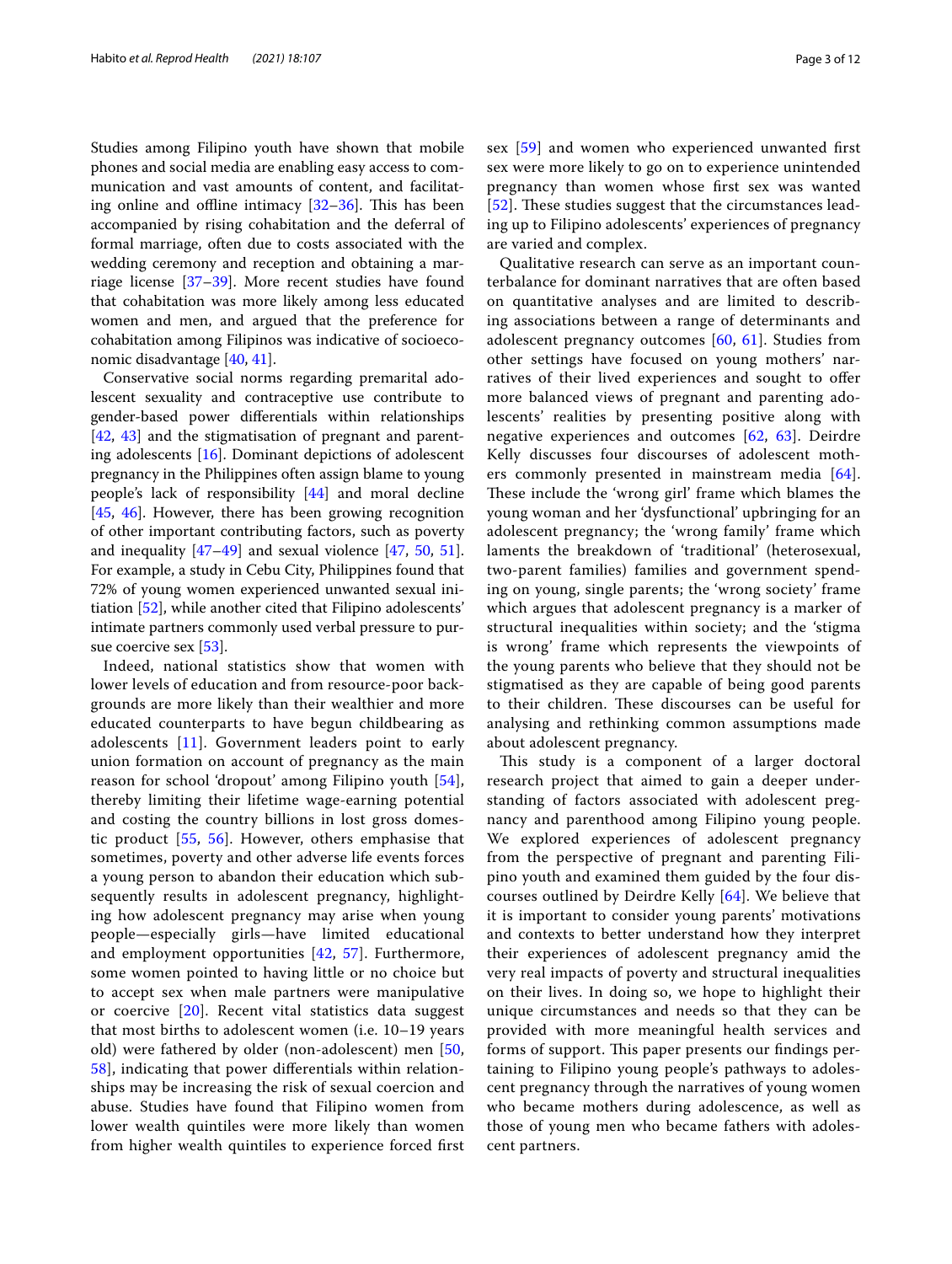## **Methods**

## **Study setting**

We conducted this study in Puerto Princesa City in the Province of Palawan, Philippines. Puerto Princesa is made up of 19 urban and 47 rural *barangays* (villages) [[65\]](#page-11-25). The majority  $(80%)$  of the population of Puerto Princesa identify as Roman Catholic and about one-third are young people (aged 10–24) [\[66](#page-11-26)]. Between 2010 and 2015, Puerto Princesa was experiencing rapid population growth alongside economic and infrastructure development, largely due to the growth of the tourism industry [[67\]](#page-11-27). However, this growth and development was most visible in the central business district, outside of which there were large stretches of sparsely populated forested and agricultural lands where agriculture and fsheries remained the dominant source of livelihood [[68,](#page-11-28) [69](#page-11-29)].

## **Study design**

This study used semi-structured, individual interviews with Filipino young people to inquire about their lived experiences of pregnancy and parenting, including their relationship contexts leading up to pregnancy; feelings on frst learning of the pregnancy; hopes and fears for their child and themselves; and the kinds of services and support they believed were needed by young people and young parents in their community. We used a semi-structured interview guide (Additional fle [1\)](#page-9-0) but also allowed some fexibility during interviews to discuss other related topics that were important to the participants. The study received ethical clearance from the Human Ethics Sub-Committee of the University of Melbourne (ethics ID 1851023.1), and the De La Salle University Research Ethics Review Committee (ethics ID EXT-008.2017-2018. T2).

#### **Recruitment**

We partnered with a local non-government organisation (NGO) that provides health services to women and young people. Participants were recruited at the partner NGO's clinical services and through referral by some of the NGO's staf and volunteers. We invited 24 adolescent women (aged 15–19 who had experienced pregnancy or were pregnant at the time of data collection, as well as seven young men (aged 15–24) who had an adolescent partner/girlfriend (aged 15–19) who was pregnant at the time of data collection or had experienced pregnancy in the last few years. To avoid potentially causing confict between partners, we did not invite participants who were partnered with each other to both participate (i.e. only one person from a partnership was invited). The first author approached each prospective participant in person; gave a brief description of the study, its purpose, and what participation entailed; gave the participant time to ask questions; and provided a copy of the plain language statement for the participant to keep. We asked prospective participants for their preferred method of followup, and at least 24 h after the initial meeting, confrmed in-person, or via call or text message whether they were willing to participate in the study. Sixteen of the prospective participants did not respond to our efforts to confrm their interest or expressed that they were too busy to participate. In all, ten adolescent mothers and five young fathers agreed to participate in our study. All the participants were from low- to lower-middle income backgrounds—their family members and partners were either unemployed or subsistence wage-earners working casual jobs in the fsheries, construction, tourism, and service industries. Twelve participants were from urban or periurban communities, and three young women were from rural communities.

## **Data collection**

Data used in this study were collected between August 2018 and March 2019. All data collection activities were conducted in Tagalog by the frst author who is a female PhD candidate with a background in development studies and research, a native speaker of Tagalog, and fuent in English. Before each interview, the frst author endeavoured to establish rapport and trust with the participant by reassuring them that she was neutral to the subject and that the interview was a safe space for them to share their thoughts and experiences. Fifteen initial interviews were conducted (each lasting 20–60 min). Interviews were done at participants' homes or in quiet spaces in public locations where participants felt comfortable and privacy could be assured. In three interviews conducted at participants' homes, some family members were present, and privacy could not be assured. In these cases, the frst author proceeded with the interview but also returned at another time to conduct another interview when privacy could be assured. All interviews were audio-recorded with the informed consent of each participant. The first author made note of recurrent themes and took feld notes. We conducted 12 follow-up interviews (each lasting 12–90 min) with participants who were willing and able to continue participation in the months following the initial interview. Though we sought to arrange follow-up interviews with all participants, some were not available due to childcare, work, or other responsibilities. The first author reviewed all audio recordings of the initial interviews before scheduling follow-up interviews to ensure that anything unclear could be clarifed with the participant. Each participant received a cash incentive of PhP100 ( $\sim$  US\$2) at the end of every interview and was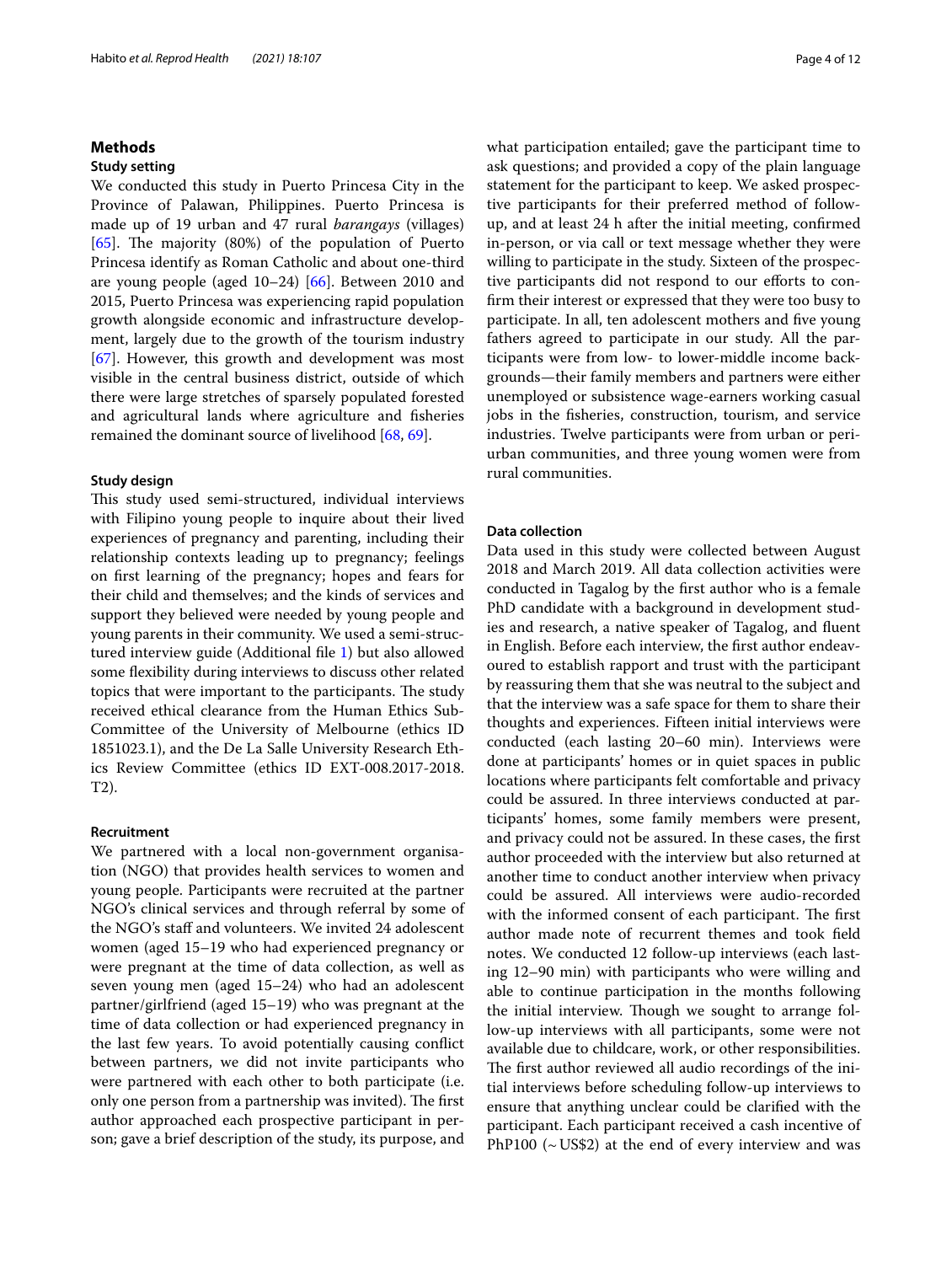reimbursed any costs associated with travelling to the interviews in instances where this was necessary.

#### **Data analysis**

The first author transcribed each audio recording verbatim and translated relevant excerpts to English. We used QSR International's NVivo 12 to organise the interview transcripts and to support coding and analysis. We assigned pseudonyms to each participant and these are used in quotations in the Findings section. Original language versions (in Tagalog/Taglish) of all quotations cited are provided in Additional fle [2](#page-9-1).

We used a narrative approach as described by Clandinin [\[70](#page-11-30)] when analysing young people's lived experiences of adolescent pregnancy. Narrative analysis is an appropriate approach for understanding how people process their life experiences (in this case, adolescent pregnancy) and what is important to them [\[71](#page-11-31)]. As in Riley and Hawe [[71\]](#page-11-31), we took note of how our participants told their stories and constructed their sentences; what their assessments were of specifc events in their lives leading up to their pregnancies and why they felt that way; who the 'supporting cast' were that they included and excluded in their narratives; the context within which their story was being told (and our role in it); and what the point of their story seemed to be about. We also paid attention to the structure of participants' narratives, noting whether they depicted themselves in agentic positions—taking responsibility for their circumstances and having a plan for themselves—in victim positions that focus on the tragic elements of their life experiences and resigning their future to fate, or a combination of the two. Based on the details participants shared through their narratives, we mapped each participant's trajectory to adolescent pregnancy, taking note of pivotal life events, contributing factors, and depictions of choice and control included in their stories, and identifed commonalities to come up with pathways to adolescent pregnancy. In presenting our participants' narratives, we remain mindful of the importance of not 'fnalising' the stories of participants for them, giving them room to change the direction of their stories and their lives [[72\]](#page-11-32).

## **Findings**

Our data revealed three pathways to adolescent pregnancy. The pathways are not mutually exclusive—there are some elements of participants' stories that overlap with those also found in other pathways. However, each pathway was diferentiated by participants' specifc life circumstances and their perceived self-efficacy—what they believe they can achieve through their actions [[73\]](#page-11-33)—under those circumstances, including contextual factors preceding conception, perceived control (or lack of it) over their past, present, and future, and their feelings about their experiences. While the young people described pregnancies occurring in diverse circumstances, our participants' narratives can be clustered into three main pathways to adolescent pregnancy: (1) Early union as a life choice; (2) '*Disgrasya'* (accident) in romantic relationships; and (3) Prior adversity and disadvantage. These pathways highlight important life events that participants included in their narratives and the ways in which they linked those events to their experiences of pregnancy and parenthood.

## **Pathway 1: Early union as a life choice**

*We'd waited for years. We were going on three [years together], only then did I get pregnant. ... I was very happy because he wanted a child, I also wanted a child. We had the same joy. ... [Our parents] were happy too. Very happy, because of course, they wanted a grandchild. (Belle, age 19, seven months pregnant)*

Pathway 1 aligns with the trajectory of young people who chose to begin family life in cohabiting unions with the support of their families and then had a planned pregnancy in the context of that union. For three young women in this study, pregnancy and parenthood were expected, valued milestones in their transition to family life.

Belle, 19, moved into her partners' family home when she was 16 years old and stopped attending school around the same time. Elements of her narrative indicated that her natal family's financial difficulties likely infuenced her decision to move in with her partner early. Belle was aware that legal marriage was still preferred over informal unions in her community, yet she seemed perfectly happy in her live-in relationship and role as partner and mother-to-be. She recounted experiences of not having enough or any food to eat and worried about whether her partner's income as a fsherman would be enough to support their future family. However, this did not detract from her excitement about the birth of her baby or dampen her hopes of a better future. She was determined to return to school eventually to fnish her education and become a teacher so she could help her partner to earn income for their family. Though Belle talked about the difficult aspects of her life that were beyond her control and represented disadvantage, she used these experiences to imagine the 'good life' that she wanted for her family while remaining cognisant that 'life is difficult'.

One young mother demonstrated considerable agency in her decisions leading up to union and pregnancy. For Diane, 19, moving in with her boyfriend at age 17 was at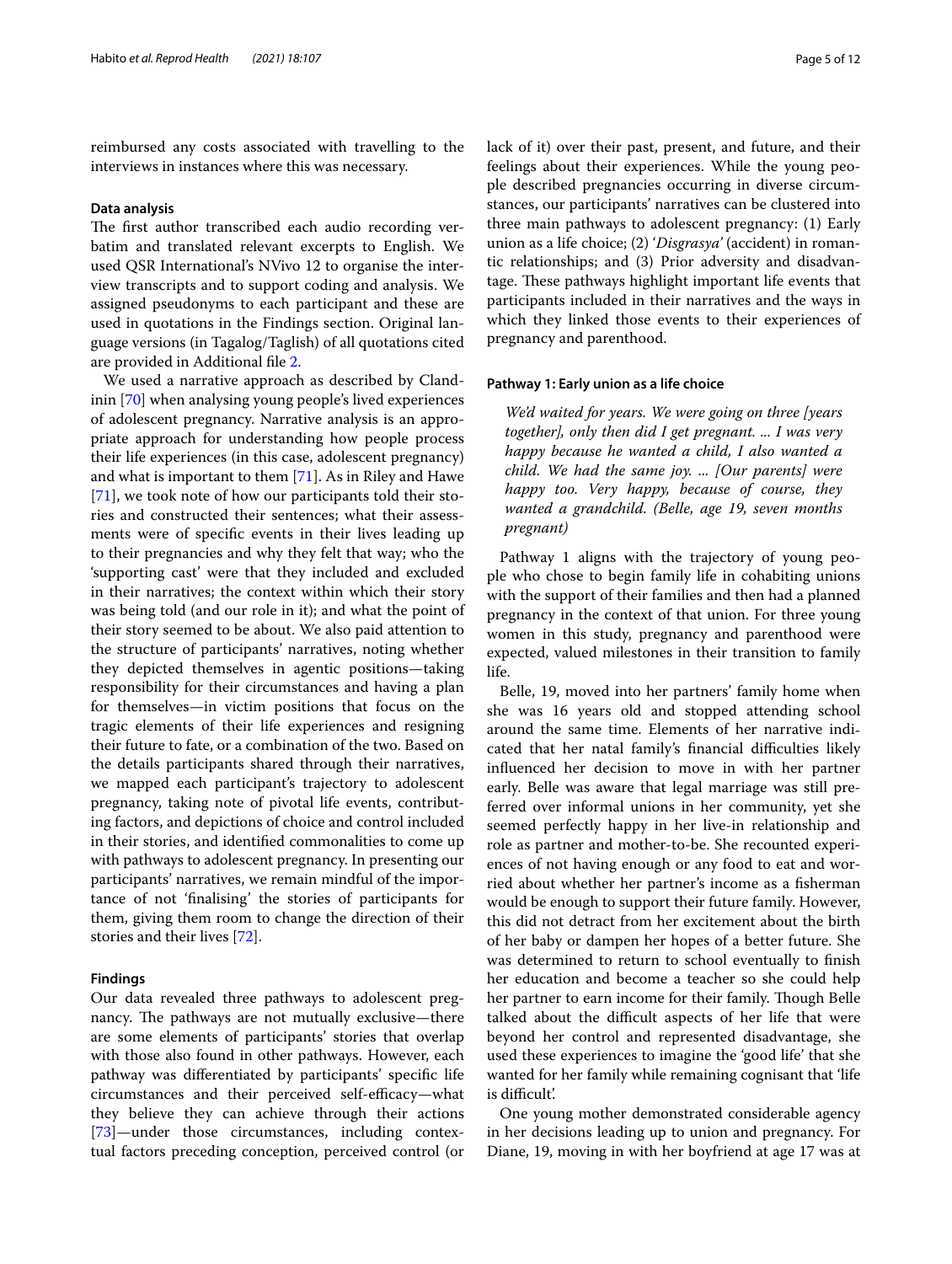her parents' suggestion, but she did not want to get pregnant immediately, and her parents supported her decision. They provided her with the consent that she needed to access free contraceptive pills at the local health centre.

*[My mama gave consent] because I told her that I didn't want to have a child yet. … Papa, too. I said, 'I don't want it [to get pregnant] yet, Pa, even though I married early, I don't want to get pregnant immediately.' (Diane, age 19, four months pregnant)*

For 2 years, Diane took pills and opted to not tell her partner because she was '*nahihiya*' (embarrassed; ashamed) to admit to him that she did not want a baby yet, even though he and his family did. She experienced pressure from extended family members to bear a child to secure her relationship but remained steadfast in her decision to wait. Eventually, when she felt ready for parenthood and became convinced that her partner was too, she stopped taking the pills. She was happy about her pregnancy but admitted that part of her motivation was to accommodate her partner's elderly parents' request to see a grandchild from them before they died. Delaying pregnancy allowed Diane to complete a post-high school vocational course before she became a mother, so she was confdent that her qualifcation would allow her to fnd employment opportunities when she was ready to work. With the support of her parents, Diane met her educational goals, took control of her reproductive decisions, and made concrete plans for her future.

### **Pathway 2: 'Disgrasya' (accident) in romantic relationships**

*I didn't know I was already pregnant then. … I took a pregnancy test, then I was pregnant. I said [to my boyfriend], 'Tis is already here, it would be a big sin if we abort.' … It was only when we found out that I was pregnant [that] he said he could do it [provide for us]. … [I was having] second thoughts … because I am still a baby, then I already have a baby. (Giselle, age 15, fve months pregnant)*

Young parents who followed the second pathway had unintended pregnancies in the context of romantic relationships, largely when couples had been exclusively dating for at least a few months. The term '*disgrasya'* (accident) was often used by study participants to refer to unintended pregnancies. Despite their awareness that sexual activity before marriage was not socially accepted, some participants explicitly linked their unintended pregnancy to consensual sex that had been motivated by curiosity and romantic love. For example, Noel was 16 years old and in a romantic relationship with his girlfriend when they had sex out of curiosity and had an unintended pregnancy. Similarly, 16-year-old Jenny admitted thinking that maybe she wanted to get pregnant but changed her mind upon learning of her pregnancy.

*Tat love-love – it's like you think that you want to get pregnant. But when I got pregnant, that's when I realised that it was very difcult, especially when your partner leaves you. (Jenny, age 16, eight months pregnant)*

Although the resulting pregnancies were unintended, these young people described sex as having been sporadic and opportunistic but wanted; it was an expression of emotional intimacy with a trusted partner, albeit with an unexpected outcome.

Learning of their pregnancy, fguring out what to do, and breaking the news to their parents, relatives, and friends was a stressful ordeal for the young people who aligned with this pathway. They feared being scolded, physically hurt, disowned, and/or kicked out of the house by their parents. Nevertheless, for most of them, family and friends were quick to 'accept' (or become resigned to) the pregnancy news and from then on, became the young parents' primary sources of support. The 'acceptance' of family and friends gave way to feelings of relief and allowed the young parents to feel excited about the birth of their baby while remaining mindful of the challenges ahead.

Initially, they associated the pregnancy with external factors or circumstances that they perceived to be beyond their control, such as partners initiating sex or boyfriends failing to practice withdrawal; not having/ being given SRH information and supplies; and, as in the case of Leo, 18, wanting to escape problematic situations at home.

*I was a working student, and every morning, my parents were noisy [fghting]. … I felt like I was alone. … I was stubborn, too, because my girlfriend – I would always go to her. Of course, I was getting irritated [with my parents] already. Then I thought,* 'What if I just live on my own?' That was what was *on my mind during that time. Then, that was what happened – [we] bore fruit. (Leo, age 18, 17-year-old partner was seven months pregnant)*

Sixteen-year-old Elaine looked back at her unintended pregnancy as 'God's will' for her and a 'blessing':

*At frst, [I thought it was] probably God's will for me. Because if it wasn't, why would he give this to me, right? So, I thought, 'God probably gave this to me, this kind of blessing.' (Elaine, age 16, baby was 1 month old)*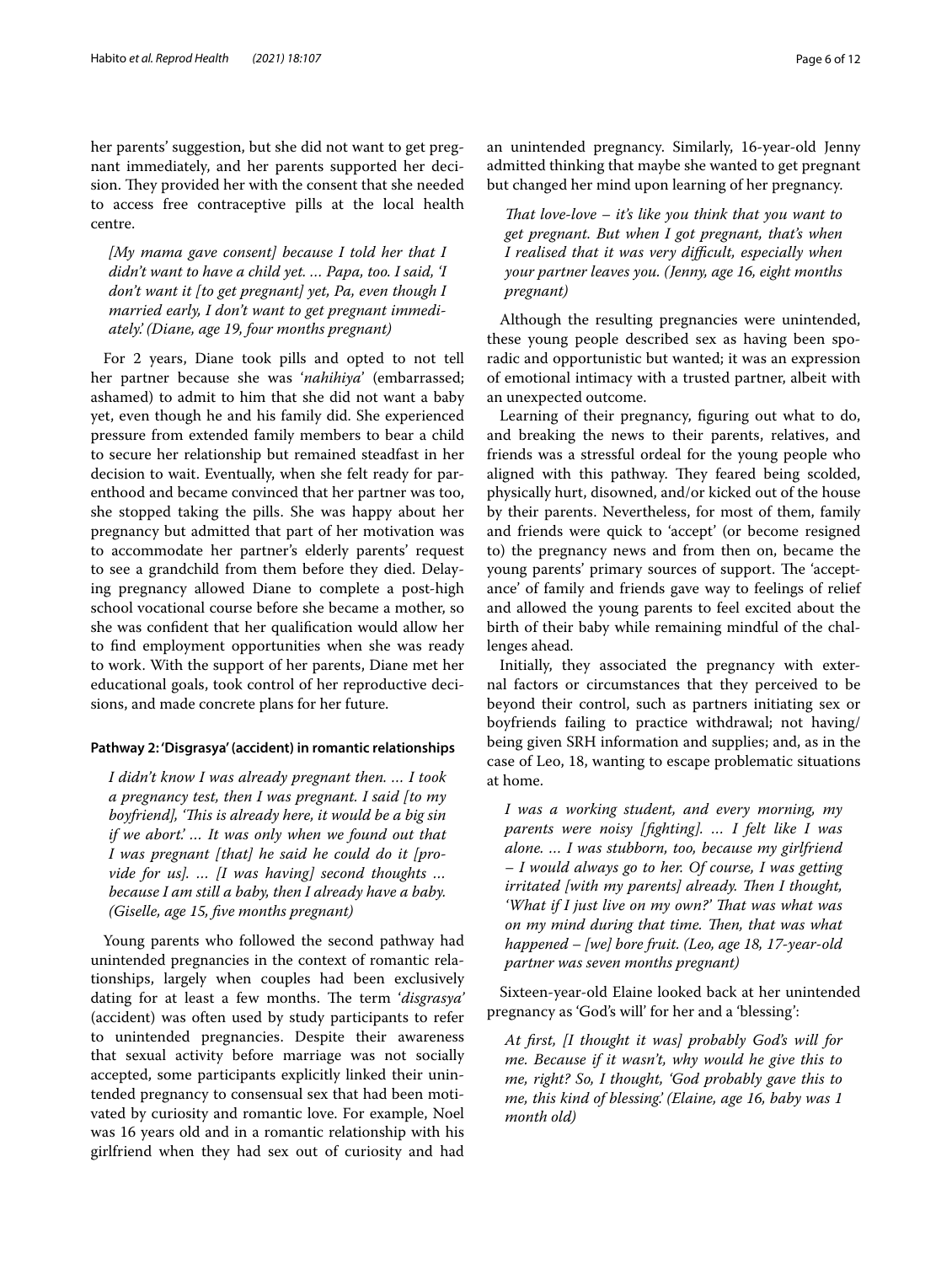These young parents recognised that their decisions led to unintended pregnancies, but it was important to them to highlight in their narratives that specifc life circumstances were afecting their decision-making, and they were not fully informed or equipped at the time. Some young mothers felt they lacked knowledge about and access to contraceptives. For instance, one young mother did not know about women's contraceptive choices when she became sexually active because she believed that contraceptives were only for married people. Meanwhile, young mothers and fathers downplayed the possibility of pregnancy based on myths and misinformation about sex and reproduction, especially the common belief that withdrawal was an efective way to prevent pregnancy. Young fathers acknowledged knowing about contraceptives but that they had not thought contraception was important and had not used modern methods consistently (if at all). Oscar, 23, recalled giving little thought to pregnancy even though he and his then-17-year-old girlfriend were aware of the possibility.

*It didn't become important [to us] during those times. Because when you are young, you just want to enjoy, right? It's like, we didn't think of that. 'Ay, that won't happen. Not like that. That's okay'.... That was probably what was lacking with us. (Oscar, age 23, became a father at age 22 with his 17-year-old girlfriend)*

While taking responsibility for their unintended pregnancies, some of these young parents believed they would have made diferent choices if they had the resources and support that they needed and a better understanding of how unintended pregnancy would change their lives.

## **Pathway 3: prior adversity and disadvantage**

*At frst, I stopped [attending school] because I took*  care of my sibling. ... That's why I became care*less with myself. ... My thinking back then was, 'It's always me,' because I was the only one doing anything in the house. … I was the only one they [my parents] could depend on, I looked after my sibling, I cleaned, I did this and that. … I also wanted to enjoy [myself]. Tis [pregnancy] is what happened from my enjoyment. (Indy, age 15, baby was four months old)*

In the third group of narratives, prior adversity and disadvantage gave rise to pivotal events in the lives of young mothers that were key antecedents of an unintended pregnancy. All the young parents who participated in this study were from resource-poor backgrounds. However, unlike the young people whose stories mapped to pathways 1 and 2, in the third cluster of narratives, poverty and ill-health were prominent factors that led to young women discontinuing their education and this was something over which they felt they had no control. Leaving school introduced changes to these young women's life circumstances that increased the risk of unintended pregnancy.

For some young women, their families' lack of resources meant having no choice but to leave school to put their family's needs before their own, and it was while they were out of school that they became pregnant. Candy, 16, left school when she was 15 because her family struggled to cover her school expenses. Candy met her current partner through text messaging while she was working as a *kasambahay* (domestic helper). Three months after meeting in person for the frst time, they decided to move in together in his rural hometown. All Candy wanted at the time was to always be with her partner; she had not intended to start a family yet. She described taking contraceptive pills but not taking them every day and attributed her pregnancy to this. Although her pregnancy was unintended, Candy was quick to accept it; she decided that she was happy about it and looked forward to having a family of her own. For Candy, being in a stable cohabiting relationship allowed her to embrace the idea of becoming a mother sooner than she intended and adopt a positive outlook in her narrative.

For some young women, adversity took the form of sexual violence. Three young women in this study experienced sexual violence leading up to their pregnancies. Aya, 19, had experienced ill-health, the death of her mother, and had dropped out of vocational school. She was also subject to sexual violence. Aya's frst sex with her boyfriend was forced. Although she reported that their subsequent sexual encounters were consensual, she admitted contemplating suicide when she learned of her frst unintended pregnancy.

*It came to a point where I thought about killing myself. ... Because there was so much, so much. Also, the things people were saying, it's like they were adding to it. ... I just thought about it, but I didn't do it because I was afraid. (Aya, age 19, frst pregnancy at age 16, second pregnancy at age 18)(Aya, age 19, frst pregnancy at age 16, second pregnancy at age 18)*

Aya saw her frst pregnancy through but her baby died of an illness less than two months after birth. Having no work and no money to return to school, Aya was housebound; it was then that she was sexually abused by her father. Aya had no one she could talk to about it, so she coped by spending as much time as she could with her *barkada* (peer group) to stay out of the house. When Aya had a second unintended pregnancy with a new boyfriend, she felt it was 'okay' to start a family; she saw it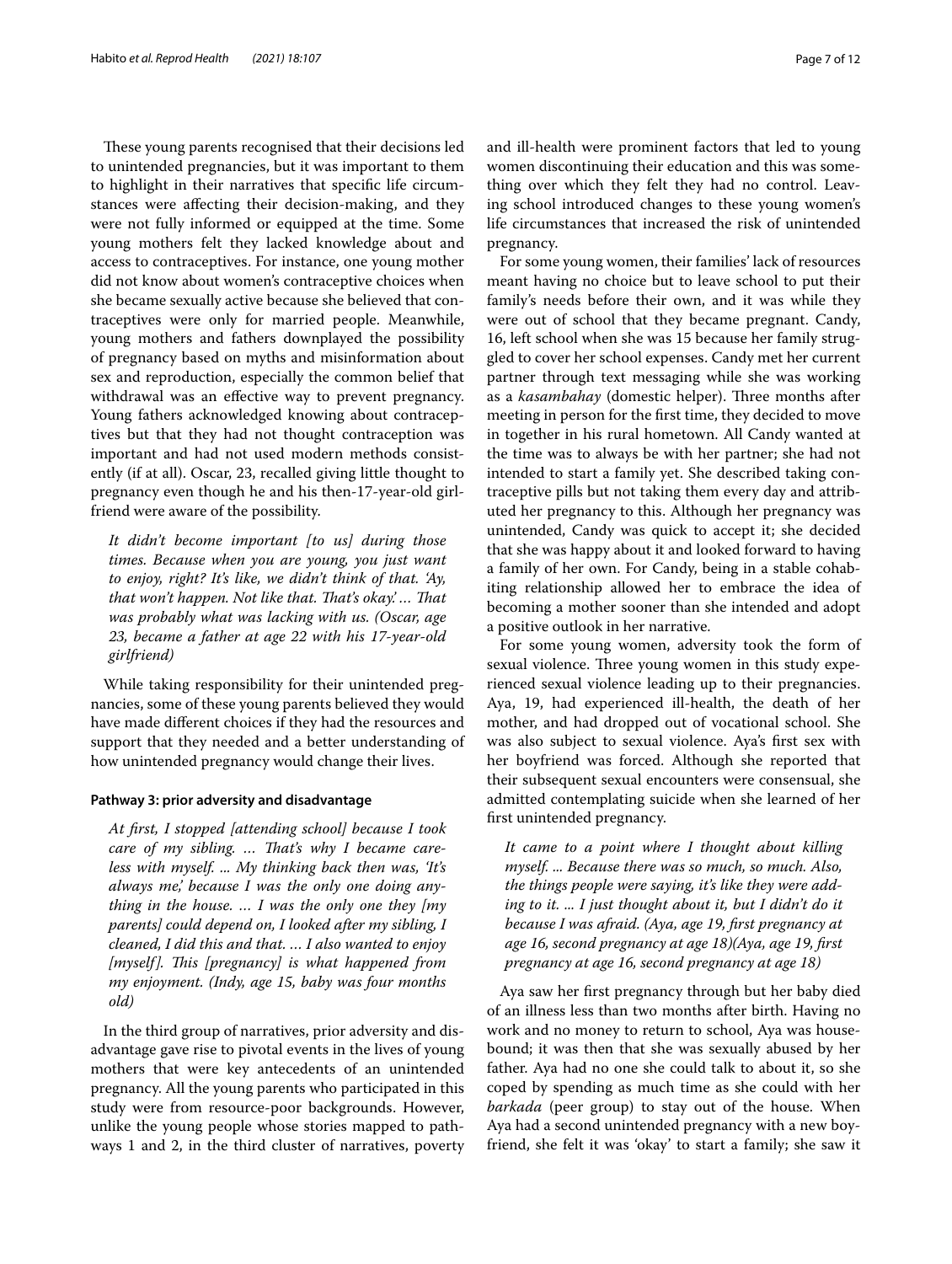as her way out of her troubled home situation. Aya's frst sex, pregnancy, and transition to family life happened before she felt she was ready. However, she prioritised her responsibilities as a mother and looked forward to a time when her child could be left in someone else's care so she could try to fnd a job.

Two young mothers in this study became pregnant because of rape. Helena, 16, had been in her frst romantic relationship for a few months when she experienced forced frst sex. She stayed in the relationship despite it, and months later, her boyfriend raped her again, which then resulted in her pregnancy.

*The second time [my boyfriend forced me to have sex], I just thought, 'We're approaching one year together already...' I thought – because normally, it happens between a boyfriend-girlfriend couple, right? ... After that, I just didn't say anything. … I just let him do what he wanted because I thought, 'It already happened the frst time.' (Helena, age 17 at follow-up, baby was four months old)*

Shortly after, Helena ended her relationship with her baby's father. Yet, Helena recalled how happy she felt when she had her frst ultrasound and heard her baby's heartbeat. Helena was intent on fnishing her education and fnding work after giving birth. After her traumatic frst relationship experience, she no longer had any ambitions of having boyfriends like other girls her age. She saw the pragmatic choice as being to prepare herself for the reality of impending childbirth and single motherhood. Like the other young women whose stories aligned with this pathway, Helena positioned herself as having been a victim in the past but was taking charge of her present and future by focusing on what she could realistically accomplish given her circumstances and available resources. This allowed her to reclaim control over her future by changing her narrative from that of a victim to an active agent.

#### **Discussion**

Our participants' accounts of their experiences of adolescent pregnancy illustrate nuanced and complex pathways to parenthood. The key finding of our study was that there is no single track to adolescent pregnancy among Filipino youth. Young parents' narrative structures varied according to their past experiences, their intentions, how they interpreted and felt about their experiences, and their outlook for the future.

Young parents belonging to pathway 1 told agentic narratives about their planned adolescent pregnancies within the context of informal/cohabiting unions. These young parents portrayed their unions as their decision rational choices made in light of fnancial, educational, and social acceptability considerations, and the support of both sides of the family. As in Deirdre Kelly's 'stigma is wrong' discourse [\[64](#page-11-24)], young mothers in pathway 1 drew on 'themes of empowerment, rejecting messages that portray them as victims'. In contemporary Philippines, informal cohabiting unions have been increasing in place of formal marriage [[40](#page-11-1)]—one in four 15–24-year-olds were either living with their partner as if married or had ever been married  $[11]$  $[11]$ . The narratives of young people who followed this pathway demonstrated that starting family life early can be an alternative path to self-fulflment, especially when there are barriers to other ageappropriate life goals (e.g. education, employment) [[42](#page-11-3), [57\]](#page-11-17). Within these early unions, pregnancy was not only expected but wanted and celebrated.

Through the support of her parents, one young mother in our study was able to use modern contraceptives to assert her reproductive preferences, achieve her educational goals, and plan for her family's future according to her needs and aspirations. Hers was by far the most agentic narrative we encountered. Yet, this young mother was aware of the social expectation for women to begin childbearing as soon as possible after union formation and instead of openly challenging it, chose to quietly resist. She demonstrated that given the necessary parental support, Filipino young people recognise self-efficacy and exercise agency in their relationships and plan for their futures. However, her narrative also draws attention to the social pressures that Filipino young women continue to face regarding their reproductive choices—in this case, having a baby to secure a partnership and to accommodate family expectations to bear children [\[74](#page-11-34), [75](#page-11-35)].

The stories of participants who aligned with pathway 2 revealed narratives of constrained choice as opposed to dominant narratives that portray young parents as unwitting victims of youthful emotions and impulses. In their narratives, participants reproduced elements of what Deirdre Kelly referred to as 'wrong girl' and 'wrong society' discourses [\[64\]](#page-11-24) which assign responsibility for unintended pregnancy to the young people but also call out how adults and broader society have failed to provide for their needs. These young parents strategically framed their experiences of unintended pregnancy by elaborating on external (social) factors and actors beyond their control, highlighting that their decisions were their own but made without critical resources and support.

Though these accounts aligned in part to dominant narratives that link young people's transitions to parenthood to *'disgrasya'* (accident), they also reveal important considerations not always included in mainstream characterisations of 'teen parents.' First, for some young people, though pregnancy was not expected, sex was wanted. They had romantic feelings for their partners,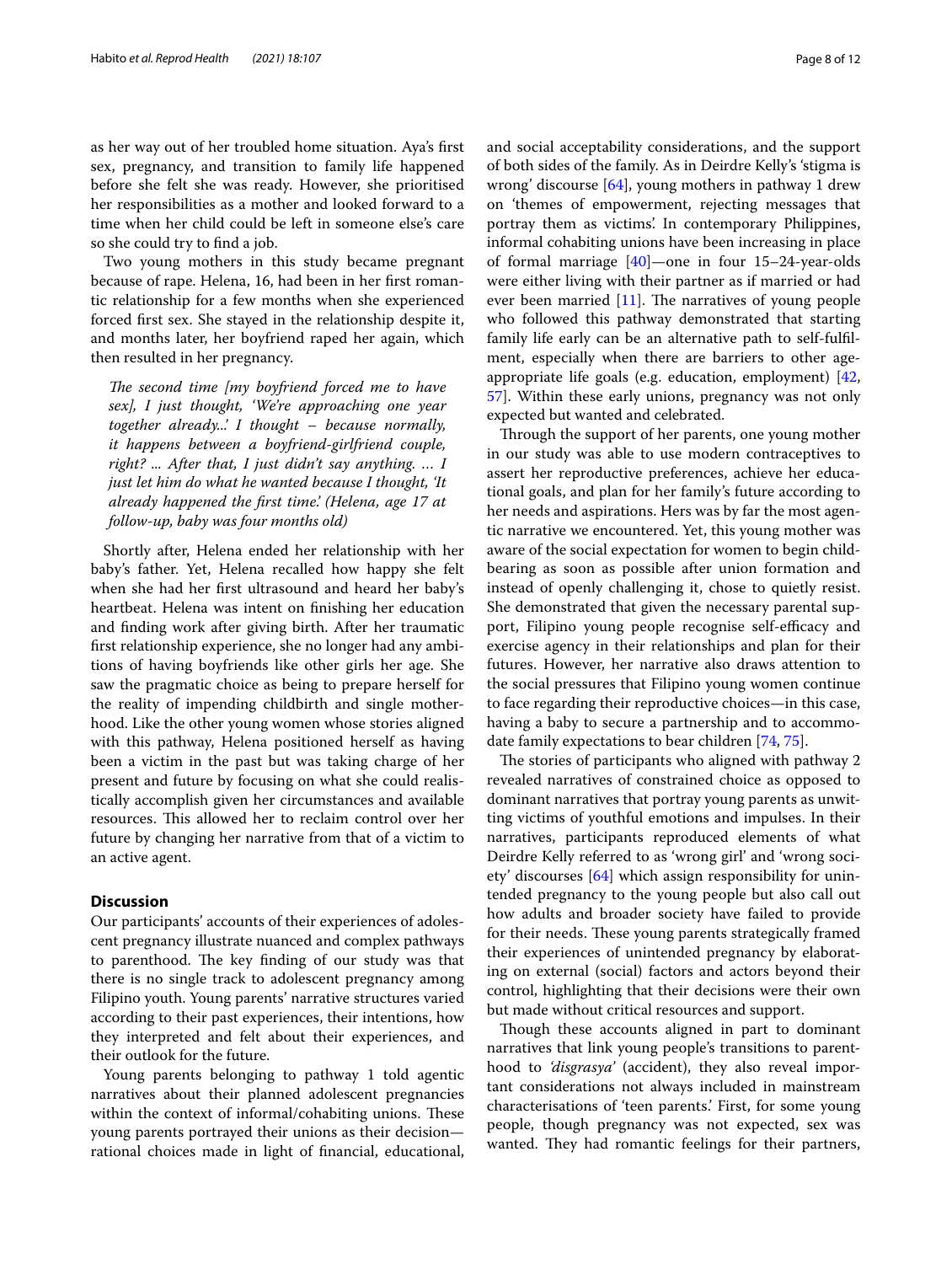were curious about sex, and wanted to be sexually intimate even amid known social disapproval of premarital sex [[27,](#page-10-23) [29\]](#page-10-24). Second, some pregnancy outcomes were linked to external factors over which young people felt they did not have control, such as their partners' sexual desires or contraceptive behaviour, their access to essential SRH information and supplies, confict in their home environments, and fate or God's will. For young women, decisions on whether and when to have sex or use contraception were subject to the balance of power between them and their boyfriends  $[27, 42, 76]$  $[27, 42, 76]$  $[27, 42, 76]$  $[27, 42, 76]$  $[27, 42, 76]$  $[27, 42, 76]$ . Third, young parents were aware that they did not know enough about or give enough importance to contraception, and though they took responsibility for their unintended pregnancies, they were also aware that they were not fully equipped to prevent them. Analysis of national survey data found that the most common reason cited by sexually active, unmarried Filipinas for not using contraceptives was that they were 'not married' [\[77\]](#page-11-37) which aligns with our participants' beliefs that they were unlikely to get pregnant or that contraceptives were only for married people. Lastly, young parents very much valued and depended on the acceptance and support of their family and friends, especially when their relationships with their partners dissolved. This is consistent with studies with Filipino youth which found that partner and family support were important determinants of whether unintended pregnancy resulted in birth or induced abortion [[78,](#page-11-38) [79](#page-11-39)].

For participants who followed pathway 2, drawing attention to external factors allowed them to distribute accountability among the supporting cast in their stories (i.e. their partners, families, friends) while still taking responsibility for their decisions. Our fndings from this pathway underscore the need to recognise young people as emerging adults with needs, emotions, and desires; consider the role of power relations between intimate partners in sexual decision-making and contraceptive behaviour; address myths and misinformation that contribute to low pregnancy risk perception and contraceptive mis- and non-use; and encourage young people's families and friends to adopt more accepting, supportive attitudes in the event of unintended adolescent pregnancy.

The third pathway affirmed how structural inequalities can create what Deirdre Kelly referred to as the 'wrong society' [[64\]](#page-11-24) where young people become more likely to experience unintended pregnancy. As all our participants were young people from resource-poor backgrounds where conservative social norms perpetuated genderbased inequalities, structural inequalities pertaining to age, wealth, and gender were present across pathways. However, for young parents belonging to pathway 3, leaving school because of a confuence of poverty, ill-health, and other forms of adversity and disadvantage (e.g. noninclusive school policy, lack of childcare support to indigent families) was a salient aspect in their pathway to unintended pregnancy. The storylines of young mothers belonging to pathway 3 demonstrated how structural inequalities can force families to sacrifce a young person's education due to lack of options or constrain their ability to assert their sexual and reproductive preferences in their relationships, thereby infuencing their life trajectories. They shared narratives where they had been victims, recounting their historical experiences of adversity and disadvantage, but transitioned to agentic narratives in discussing the present and future. Unlike participants belonging to pathway 1 who viewed early union and pregnancy as deliberate and desirable life choices, young parents aligned with pathway 3 perceived the adversity and disadvantage that they experienced as beyond their control and as important elements in their narratives of unintended pregnancy. Like their counterparts in pathway 1, however, they were also cognisant of the opportunities and possibilities still available to them and worked within their constraints to fnd meaning and purpose in their lives.

Recently, policymakers have turned their attention to the role of sexual abuse in adolescent pregnancies in the Philippines, noting that sexual violence in the country is high [\[50\]](#page-11-10). For three of the ten young mothers we interviewed, their unintended pregnancies were preceded directly or indirectly by experiences of sexual violence. Yet, they were determined to move forward with their lives as they saw no other choice and had a child for which to provide and care. These young mothers included tragic elements in their stories of the past, but they resisted being defned by their experiences of violence and were reclaiming narrative agency [\[80](#page-11-40)] in the way they discussed their current situation and outlook for the future. They showed that even after enduring sexual abuse, young mothers can demonstrate an emerging resilience as a 'choice of the necessary' [[62,](#page-11-22) [81](#page-11-41)]. However, the social structures that perpetuate gender-based inequality and sexual violence need to be addressed if SRH programmes seeking to curb unintended adolescent pregnancies are to result in better health and life outcomes for Filipino young women and men.

## **Limitations**

We note three main limitations to our study. Our use of non-random sampling and a small number of participants limits the generalizability of our fndings. Nonetheless, there is value in re-evaluating dominant narratives about young parents, especially if this facilitates a better understanding of who young parents are and what they need [[80\]](#page-11-40). Second, young mothers were recruited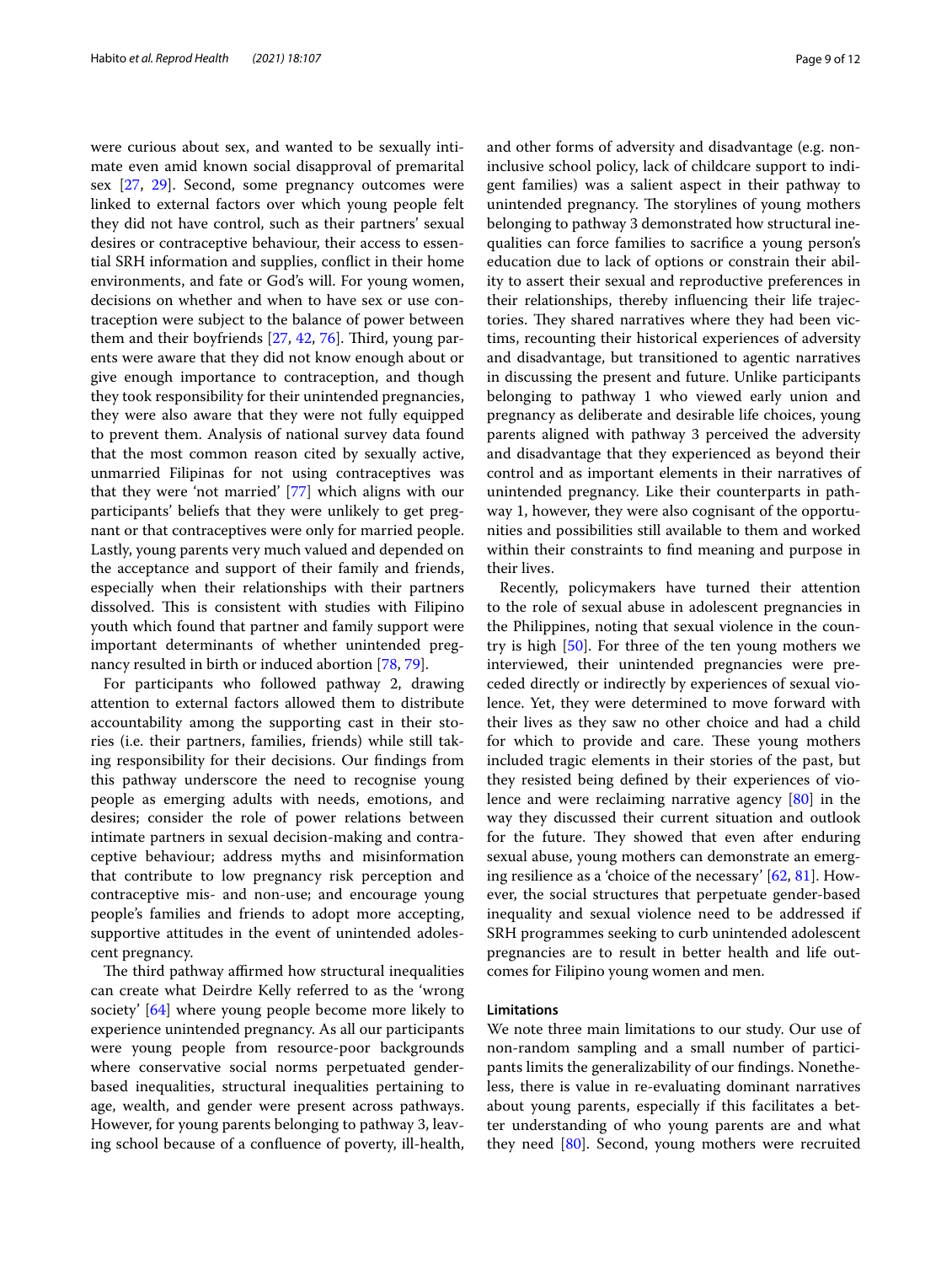at health clinics ofering free prenatal check-ups for pregnant women from resource-poor communities, as well as through referral of the partner NGO's staff and volunteers. The fact that the young mothers were demonstrating health-seeking behaviour could mean that our participants were more likely to have resolved to care for their baby regardless of their pregnancy intention, and thus, be more willing or better able to see their pregnancy in a positive light. Also, our sample does not capture the experiences of young people who opted to abort their pregnancies. Abortion remains illegal in the Philippines, but as our study participants pointed out, community members were well-aware of how to access clandestine abortion services when needed. Although we were able to capture rich, nuanced narratives from our participants who chose to see their pregnancies through, there would certainly be merit in research with young people for whom pregnancy termination was the 'responsible choice' [[82\]](#page-11-42). Finally, our participants were at diferent stages of pregnancy and parenthood and were asked to refect on their lived experience to date, which could have introduced bias in their responses. It is possible that our participants may have forgotten certain aspects of their experiences, or that their assessments of their circumstances and feelings had since evolved. Also, our participants were aware that sex and pregnancy before marriage are generally frowned upon in Filipino society, so it was also possible that they tailored or tempered their narratives to better align with what they perceived to be socially acceptable or desirable.

## **Conclusion**

We sought to explore Filipino young people's experiences of adolescent pregnancy in the hope of improving understanding of who young parents are and what they need through their narratives. We found that there is no single track to early parenthood among Filipino youth, and each young person's trajectory to adolescent pregnancy is diferentiated by specifc combinations of adversities and by their perceived self-efficacy given their circumstances. Programmes and policy need to be grounded in the realities of the target population to be truly efective, and thus, young people's narratives of their experiences of pregnancy are valuable inputs to interventions seeking to improve adolescent SRH outcomes. Our fndings highlight the need to address poverty and structural inequalities that limit young people's life choices and contribute to their trajectories to unintended adolescent pregnancy; provide Filipino adolescents with access to SRH information, services, and supplies in enabling environment; and challenge social norms that perpetuate gender-based power differentials and sexual violence.

#### **Abbreviations**

DHS: Demographic and Health Surveys; NGO: Non-Government Organisation; SRH: Sexual and reproductive health.

### **Supplementary Information**

The online version contains supplementary material available at [https://doi.](https://doi.org/10.1186/s12978-021-01163-2) [org/10.1186/s12978-021-01163-2](https://doi.org/10.1186/s12978-021-01163-2).

<span id="page-9-1"></span><span id="page-9-0"></span>**Additional fle 1.** Interview guide for pregnant and parenting young people.

**Additional fle 2.** Original language versions (Tagalog/Taglish) and English translations of interview transcripts.

#### **Acknowledgements**

We are grateful to our partner NGO for their assistance with recruitment and logistics during data collection activities, and for the young parents who shared their stories with us. We are also deeply grateful to the late Associate Professor Jesusa Marco, for her local supervision, mentorship, and friendship.

#### **Authors' contributions**

CMH conceptualised the study, collected and analysed the data, and drafted the manuscript. CV played a key role in guiding the analysis and structure of the manuscript, and both CV and AM contributed to the conceptualisation of the study and writing and revision of the manuscript. All authors read and approved the fnal manuscript.

#### **Funding**

This study is a component of the doctoral research project of CMH which was made possible by the Nossal Global Health Scholars Programme of the Nossal Institute of Global Health, Melbourne School of Population and Global Health, University of Melbourne. We also received partial funding for data collection from the Population Health Investing in Research Students' Training (PHIRST) grant of the Melbourne School of Population and Global Health, University of Melbourne, and the Riady Scholarship of the University of Melbourne.

#### **Availability of data and materials**

The datasets generated and analysed during the current study are not publicly available but are available from the corresponding author on reasonable request.

#### **Declarations**

#### **Ethics approval and consent to participate**

This study was granted ethical clearance by the Human Ethics Sub-Committee of the University of Melbourne (ethics ID 1851023.1), and the De La Salle University Research Ethics Review Committee (ethics ID EXT-008.2017-2018.T2).

#### **Consent for publication**

Not applicable.

#### **Competing interests**

The authors declare no confict of interest.

#### **Author details**

<sup>1</sup> Centre for Health Equity, Melbourne School of Population and Global Health, The University of Melbourne, Parkville, Victoria 3010, Australia. <sup>2</sup>Nossal Institute for Global Health, Melbourne School of Population and Global Health, The University of Melbourne, Parkville, Victoria 3010, Australia.

#### Received: 14 September 2020 Accepted: 18 May 2021Published online: 26 May 2021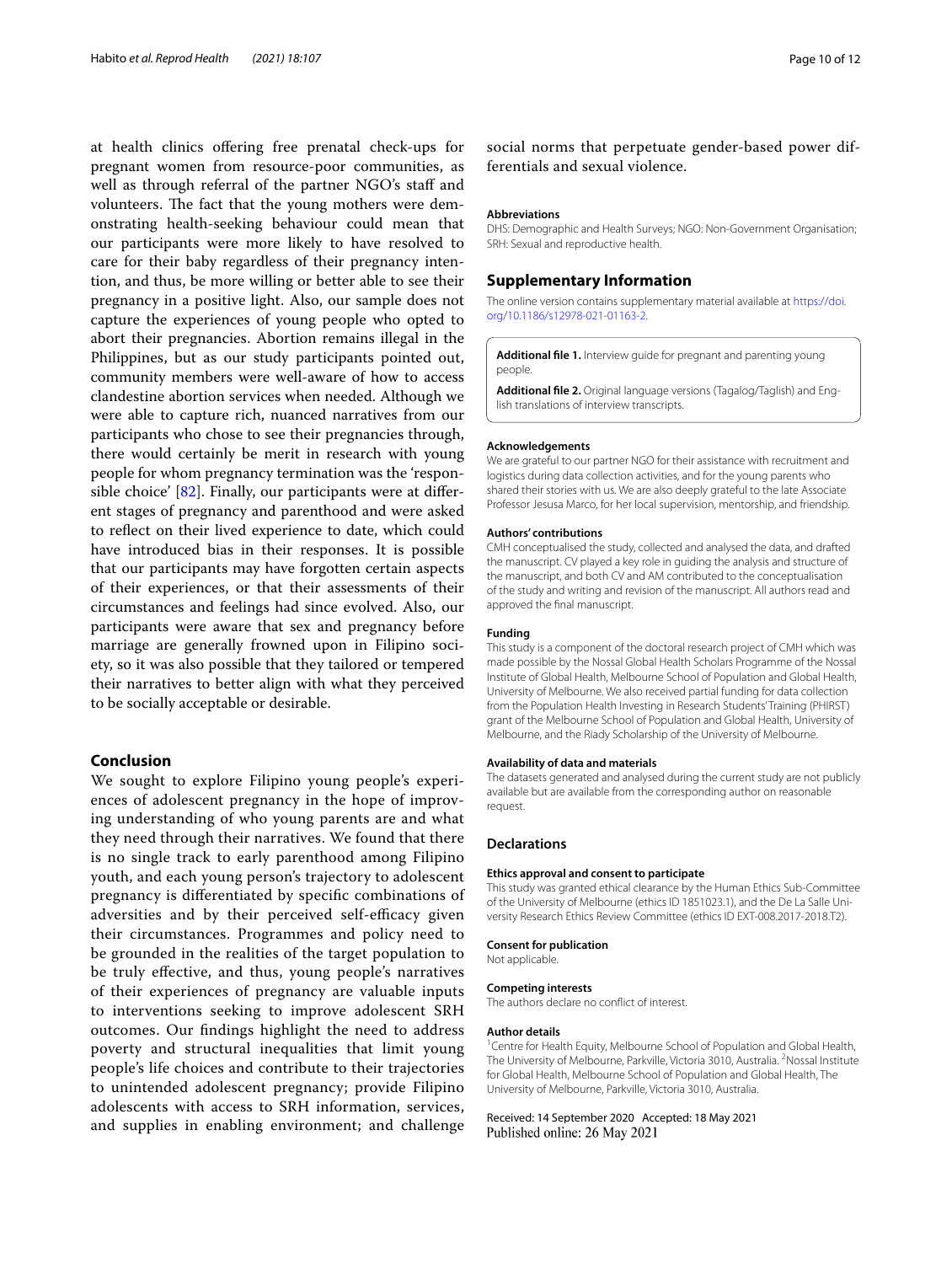- <span id="page-10-0"></span>1. Patton GC, Coffey C, Sawyer SM, Viner RM, Haller DM, Bose K, et al. Global patterns of mortality in young people: a systematic analysis of population health data. Lancet. 2009;374(9693):881–92.
- 2. Blum RW, Gates WH. Girlhood, not motherhood: preventing adolescent pregnancy. New York: United Nations Population Fund (UNFPA); 2015.
- 3. UNFPA, UNESCO, WHO. Sexual and Reproductive Health of Young People in Asia and the Pacifc: A Review of Issues, Policies and Programmes. Bangkok, Thailand: United Nations Population Fund (UNFPA), United Nations Educational, Scientifc and Cultural Organization (UNESCO) and World Health Organization (WHO); 2015.
- 4. Santelli JS, Song X, Garbers S, Sharma V, Viner RM. Global trends in adolescent fertility, 1990–2012, in relation to national wealth, income inequalities, and educational expenditures. J Adolesc Health. 2017;60(2):161–8.
- <span id="page-10-1"></span>5. Chandra-Mouli V, McCarraher DR, Phillips SJ, Williamson NE, Hainsworth G. Contraception for adolescents in low and middle income countries: needs, barriers, and access. Reprod Health. 2014;11(1):1–15.
- <span id="page-10-2"></span>6. United Nations Department of Economic and Social Afairs (UN DESA) Population Division. Adolescent Fertility since the International Conference on Population and Development (ICPD) in Cairo. New York, USA: UN DESA, Population Division; 2013.
- <span id="page-10-3"></span>7. Dani AA, de Haan A. Chapter 1: Social policy in a development context: structural inequalities and inclusive institutions. In: Dani AA, de Haan A, editors. Inclusive States: Social Policy and Structural Inequalities. Washington DC, USA: World Bank; 2008. p. 3-38.
- <span id="page-10-4"></span>8. United Nations Population Fund (UNFPA). Adolescent Pregnancy: UNFPA; 2017. [http://www.unfpa.org/adolescent-pregnancy.](http://www.unfpa.org/adolescent-pregnancy) Accessed 19 May 2017.
- <span id="page-10-5"></span>United Nations Department of Economic and Social Affairs (UN DESA) Population Division. World Population Prospects 2019, custom data acquired via website New York, USA: UN DESA Population Division; 2019. [https://population.un.org/wpp/.](https://population.un.org/wpp/) Accessed 30 March 2020.
- <span id="page-10-6"></span>10. Natividad JN, Marquez MPN. Chapter 8: Fertility and fertility preferences. In: The 2013 Young Adult Fertility and Sexuality (YAFS) study in the Philippines. Diliman, Quezon City, Philippines: Demographic Research and Development Foundation (DRDF) Inc. and University of the Philippines Population Institute (UPPI); 2016. p. 107–22.
- <span id="page-10-7"></span>11. Philippine Statistics Authority (PSA), ICF. Philippines National Demographic and Health Survey 2017. Quezon City, Philippines and Rockville, Maryland. USA: PSA and ICF; 2018.
- <span id="page-10-8"></span>12. Habito CM, Vaughan C, Morgan A. Adolescent sexual initiation and pregnancy: what more can be learned through further analysis of the demographic and health surveys in the Philippines? BMC Public Health. 2019;19(1142). <https://doi.org/10.1186/s12889-019-7451-4>.
- <span id="page-10-9"></span>13. Maravilla JC, Betts KS, Alati R. Exploring the risks of repeated pregnancy among adolescents and young women in the Philippines. Matern Child Health J. 2019;23(7):934–42.
- <span id="page-10-10"></span>14. Melgar JLD, Melgar AR, Festin MPR, Hoopes AJ, Chandra-Mouli V. Assessment of country policies afecting reproductive health for adolescents in the Philippines. Reprod Health. 2018;15(205). [https://doi.org/10.1186/](https://doi.org/10.1186/s12978-018-0638-9) [s12978-018-0638-9.](https://doi.org/10.1186/s12978-018-0638-9)
- <span id="page-10-11"></span>15. Philippine Statistics Authority (PSA). Highlights of the 2015 Philippine Census of Population. Manila, Philippines: PSA; 2016. [http://psa.gov.ph/](http://psa.gov.ph/content/highlights-philippine-population-2015-census-population) [content/highlights-philippine-population-2015-census-population](http://psa.gov.ph/content/highlights-philippine-population-2015-census-population). Accessed 19 Nov 2017.
- <span id="page-10-12"></span>16. Serquina-Ramiro L. Adolescent pregnancy in the Philippines. In: Cherry AL, Dillon ME, editors. International handbook of adolescent pregnancy: medical, psychosocial, and public health responses. Boston: Springer US; 2014. p. 505–22.
- <span id="page-10-13"></span>17. Philippine Daily Inquirer (PDI). CBCP: Giving out condoms promotes immorality, won't prevent AIDS Manila, Philippines: PDI; 2016. [https://](https://newsinfo.inquirer.net/850822/cbcp-giving-out-condoms-promotes-immorality-wont-prevent-hiv-aids) [newsinfo.inquirer.net/850822/cbcp-giving-out-condoms-promotes](https://newsinfo.inquirer.net/850822/cbcp-giving-out-condoms-promotes-immorality-wont-prevent-hiv-aids)[immorality-wont-prevent-hiv-aids](https://newsinfo.inquirer.net/850822/cbcp-giving-out-condoms-promotes-immorality-wont-prevent-hiv-aids). Accessed 5 Dec 2016.
- <span id="page-10-14"></span>18. Ruiz Austria CS. The church, the state and women's bodies in the context of religious fundamentalism in the Philippines. Reprod Health Matters. 2004;12(24):96–103.
- <span id="page-10-15"></span>19. Melgar JLD, Carrera-Pacete J. Understanding Catholic Fundamentalism in the Philippines: how conservative religious teachings on women, family and contraception are wielded to impede the reproductive health law and other reproductive health policies. Quezon City, Philippines and

Kuala Lumpur, Malaysia: Likhaan Center for Women's Health and Asian-Pacifc Resource and Research Centre for Women (ARROW); 2016.

- <span id="page-10-16"></span>20. Natividad MDF. Catholicism and everyday morality: Filipino women's narratives on reproductive health. Glob Public Health. 2019;14(1):37–52.
- <span id="page-10-17"></span>21. Natividad JN, Kabamalan MMM. Chapter 5: Beliefs and attitudes of the youth: change and continuity. In: The 2013 Young Adult Fertility and Sexuality (YAFS) study in the Philippines. Diliman, Quezon City, Philippines: Demographic Research and Development Foundation (DRDF) Inc. and University of the Philippines Population Institute (UPPI); 2016. p. 63–73.
- <span id="page-10-18"></span>22. Republic Act 10354: An act providing for a national policy on responsible parenthood and reproductive health. 2012.
- <span id="page-10-19"></span>23. Conde CH. Philippines takes step to protect children: house passes bill increasing age of sexual consent to 16: human rights watch; 2020. [https://www.hrw.org/news/2020/12/03/philippines-takes-step-protect](https://www.hrw.org/news/2020/12/03/philippines-takes-step-protect-children)[children](https://www.hrw.org/news/2020/12/03/philippines-takes-step-protect-children). Accessed 3 Dec 2020.
- <span id="page-10-20"></span>24. Gotinga J. Senate panel approves bills raising age of sexual consent from 12 to 16 Manila, Philippines: Rappler; 2020. [https://www.rappler.com/](https://www.rappler.com/nation/senate-panel-approves-bills-raising-age-sexual-consent-16-years-old) [nation/senate-panel-approves-bills-raising-age-sexual-consent-16-years](https://www.rappler.com/nation/senate-panel-approves-bills-raising-age-sexual-consent-16-years-old)[old](https://www.rappler.com/nation/senate-panel-approves-bills-raising-age-sexual-consent-16-years-old). Accessed 1 Oct 2020.
- <span id="page-10-21"></span>25. Luna F. Senator pushes for teenage pregnancy bill anew amid rise in pregnant teens Manila, Philippines: PhilStar; 2021. [https://www.philstar.](https://www.philstar.com/headlines/2021/02/09/2076468/senator-pushes-teenage-pregnancy-bill-anew-amid-rise-pregnant-teens) [com/headlines/2021/02/09/2076468/senator-pushes-teenage-pregn](https://www.philstar.com/headlines/2021/02/09/2076468/senator-pushes-teenage-pregnancy-bill-anew-amid-rise-pregnant-teens) [ancy-bill-anew-amid-rise-pregnant-teens](https://www.philstar.com/headlines/2021/02/09/2076468/senator-pushes-teenage-pregnancy-bill-anew-amid-rise-pregnant-teens). Accessed 9 Feb 2021.
- <span id="page-10-22"></span>26. Hussain R, Finer LB. Unintended pregnancy and unsafe abortion in the Philippines: context and consequences. New York: Guttmacher Institute; 2013.
- <span id="page-10-23"></span>27. Gipson JD, Gultiano SA, Avila JL, Hindin MJ. Old ideals and new realities: the changing context of young people's partnerships in Cebu, Philippines. Cult Health Sex. 2012;14(6):613–27.
- 28. Upadhyay UD, Hindin MJ, Gultiano S. Before frst sex: gender diferences in emotional relationships and physical behaviors among adolescents in the Philippines. Int Fam Plann Perspect. 2006:110–9.
- <span id="page-10-24"></span>29. Gipson JD, Hicks AL. The delinking of sex and marriage: pathways to fertility among young Filipino women. J Biosoc Sci. 2017;49(1):1–14.
- <span id="page-10-25"></span>30. Marquez MPN. Chapter 7: Sexual behavior. The 2013 Young Adult Fertility and Sexuality (YAFS) study in the Philippines. Diliman, Quezon City, Philippines: Demographic Research and Development Foundation (DRDF) Inc. and University of the Philippines Population Institute (UPPI); 2016. p. 91–106.
- <span id="page-10-26"></span>31. Habito CM, Morgan A, Vaughan C. 'Direct' and 'instant': the role of digital technology and social media in young Filipinos' intimate relationships. Culture, Health Sexuality. 2021. [https://doi.org/10.1080/13691058.2021.](https://doi.org/10.1080/13691058.2021.1877825) [1877825](https://doi.org/10.1080/13691058.2021.1877825).
- <span id="page-10-27"></span>32. Umali VA. Online-offline sexual expression among digital natives: the case of the young adults of Northern Mindanao. In: Post-millennial Filipinos: renewed hope vs risks: further studies of the 2013 Young Adult Fertility and Sexuality (YAFS) study. Mandaluyong City, Metro Manila, Philippines: Commission on Population (POPCOM) and the Demographic Research and Development Foundation (DRDF), Inc.; 2016. [https://www.drdf.org.](https://www.drdf.org.ph/yafs4/regional_reports) [ph/yafs4/regional\\_reports.](https://www.drdf.org.ph/yafs4/regional_reports)
- 33. DeOcampo FR, Laguna EP. Mass media and ICT use, non-sexual risk behavior, and early sexual initiation of the youth in Central Luzon. In: Post-millennial Filipinos: renewed hope vs risks: further studies of the 2013 Young Adult Fertility and Sexuality (YAFS) study. Mandaluyong City, Metro Manila, Philippines: Commission on Population (POPCOM) and the Demographic Research and Development Foundation (DRDF), Inc.; 2016. [https://www.drdf.org.ph/yafs4/regional\\_reports.](https://www.drdf.org.ph/yafs4/regional_reports)
- 34. Ellwood-Clayton B. All We Need Is Love—and a Mobile Phone: Texting in the Philippines. Cultural Space and Public Sphere in Asia. Seoul, Korea; 2006. p. 357–369.
- 35. Pertierra R. Mobile phones, identity and discursive intimacy. Hum Technol Interdiscipl J Hum ICT Environ. 2005;1(1):23–44.
- <span id="page-10-28"></span>36. Ellwood-Clayton B. Virtual strangers: young love and texting in the Filipino archipelago of cyberspace. Mobile democracy: essays on society, self, and politics. Vienna, Austria: Passagen Verlag; 2003. p. 225–35.
- <span id="page-10-29"></span>37. Kabamalan MM. New path to marriage: the signifcance of increasing cohabitation in the Philippines. Philipp Popul Rev. 2004;3(1):111–29.
- 38. Williams L, Kabamalan M, Ogena N. Cohabitation in the Philippines: attitudes and behaviors among young women and men. J Marriage Fam. 2007;69(5):1244–56.